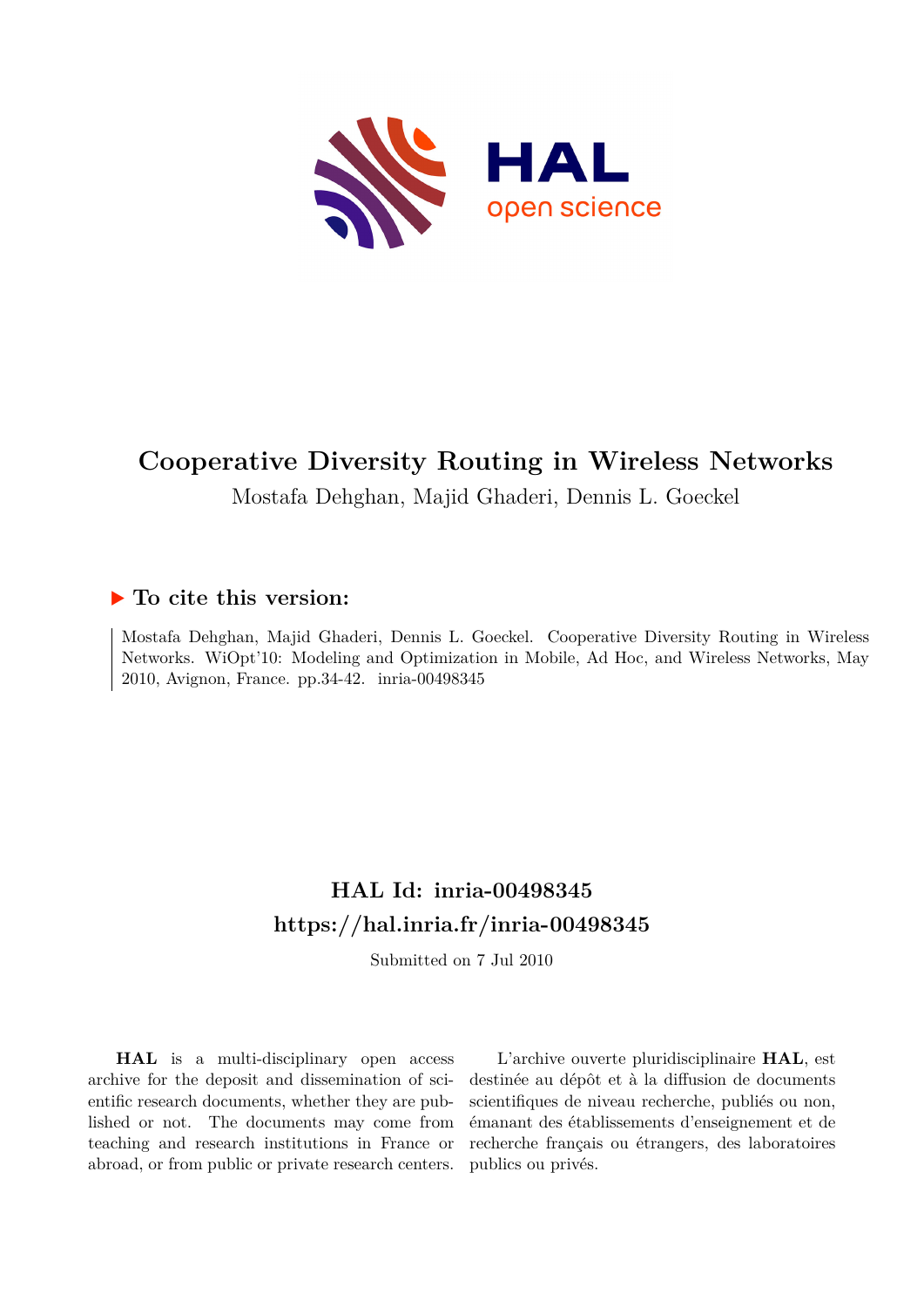WiOpt 2010

# Cooperative Diversity Routing in Wireless Networks

Mostafa Dehghan and Majid Ghaderi Department of Computer Science University of Calgary {mdehghan, mghaderi}@ucalgary.ca

*Abstract*—In this paper, we explore physical layer *cooperative communication* in order to design network layer *routing* algorithms that are energy efficient. We assume each node in the network is equipped with a single omnidirectional antenna and that multiple nodes are able to coordinate their transmissions in order to take advantage of spatial diversity to save energy. Specifically, we consider *cooperative diversity* at physical layer and *multi-hop routing* at network layer, and formulate *minimum energy routing* as a *joint* optimization of the transmission power at the physical layer and the link selection at the network layer. We then show that as the network becomes larger, finding optimal cooperative routes becomes computationally intractable. As such, we develop a number of heuristic routing algorithms that have polynomial computational complexity, and yet achieve significant energy savings. Simulation results are also presented, which indicate that the proposed algorithms based on optimal power allocation significantly outperform existing algorithms based on equal power allocation, by more than 60% in some simulated scenarios.

*Index Terms*—Minimum energy routing, cooperative communication, cooperative diversity, wireless networks.

# I. INTRODUCTION

Energy efficiency is a challenging problem in wireless networks, especially in ad hoc and sensor networks, where network nodes are typically battery powered. It is not therefore surprising that energy efficient communication in wireless networks has received significant attention in the past several years. Most of the work in this area has specifically focused on designing energy efficient network and physical layer mechanisms. At the network layer, the goal is to find energy efficient *routes* that minimize transmission power in an end-toend setting. At the physical layer, the goal is to design energy efficient communication schemes for the wireless medium. One such scheme is the so-called *cooperative communication* [1], [2].

Most routing protocols for ad hoc networks consider a network as a graph of point-to-point links, and multiple links are used to transmit data from a source node to a destination node in a multi-hop fashion. Although the notion of a link has been a useful abstraction for wired networks, for wireless networks, the notion of a link is vague [2]. Wireless networks, however, are often constrained by the same notion of link that is inherited from wired networks, namely, concurrent transmissions of multiple nearby transmitters result in interference producing a collision. Cooperative communication is a radically

Dennis L. Goeckel Department of Electrical and Computer Engineering

University of Massachusetts Amherst goeckel@ece.umass.edu

different paradigm in which the conventional notion of a link is abandoned. Specifically, some of the constraints imposed by the conventional definition of a link are violated, *e.g.*, a link can originate from multiple transmitters, and concurrent transmissions, when coordinated, do not result in collision [2]. To this end, we note that multi-hop communication in wireless networks is a special case of cooperative communication.

Although there has been considerable research on energy efficient routing (*e.g.*, [3]), and cooperative communication (*e.g.*, [4]), in isolation, only recently a few works have addressed network layer routing and physical layer cooperation problems *jointly* [5]–[7]. This is surprising as cooperative communication is inherently a network solution; hence, it is essential to investigate routing and cooperation jointly. This is the problem we address in this paper for cooperative wireless networks. Our objective is to *find routes that are energy efficient while guaranteeing some minimum end-to-end throughput*.

The existing literature in this area can be divided into two categories, as follows. The first category assumes a *static* environment in which sets of transmitting nodes are phaselocked and perfect channel state information is available; in this case, nodes are capable of cooperatively *beamforming* to a receiver. A notable example is the work presented in [5] (and its subsequent extensions such as [8]), where optimal power allocation and routing are formulated. Whereas there have been recent examples of cooperative beamforming [9], the synchronization requirements for such are onerous in a mobile ad hoc network, and thus we turn to the second category. In the second category, routing decisions and cooperative transmission are performed without channel state information. The work presented in [6] is an example in this category, where a set of *adjacent* nodes cooperatively transmit to a receiver with *equal* transmission power.

Whereas we argue that the first category (*i.e.*, cooperative beamforming) faces significant implementation challenges, we argue that current solutions in the second category (*i.e.*, equal power allocation) are far from being optimal. In this work, we assume that only the fading *distribution* is known at the transmitters, and *jointly* formulate *optimal power allocation* and *cooperative routing*. In particular, we consider a general cooperation scheme in which multiple transmitters cooperatively send data to multiple receivers. However, because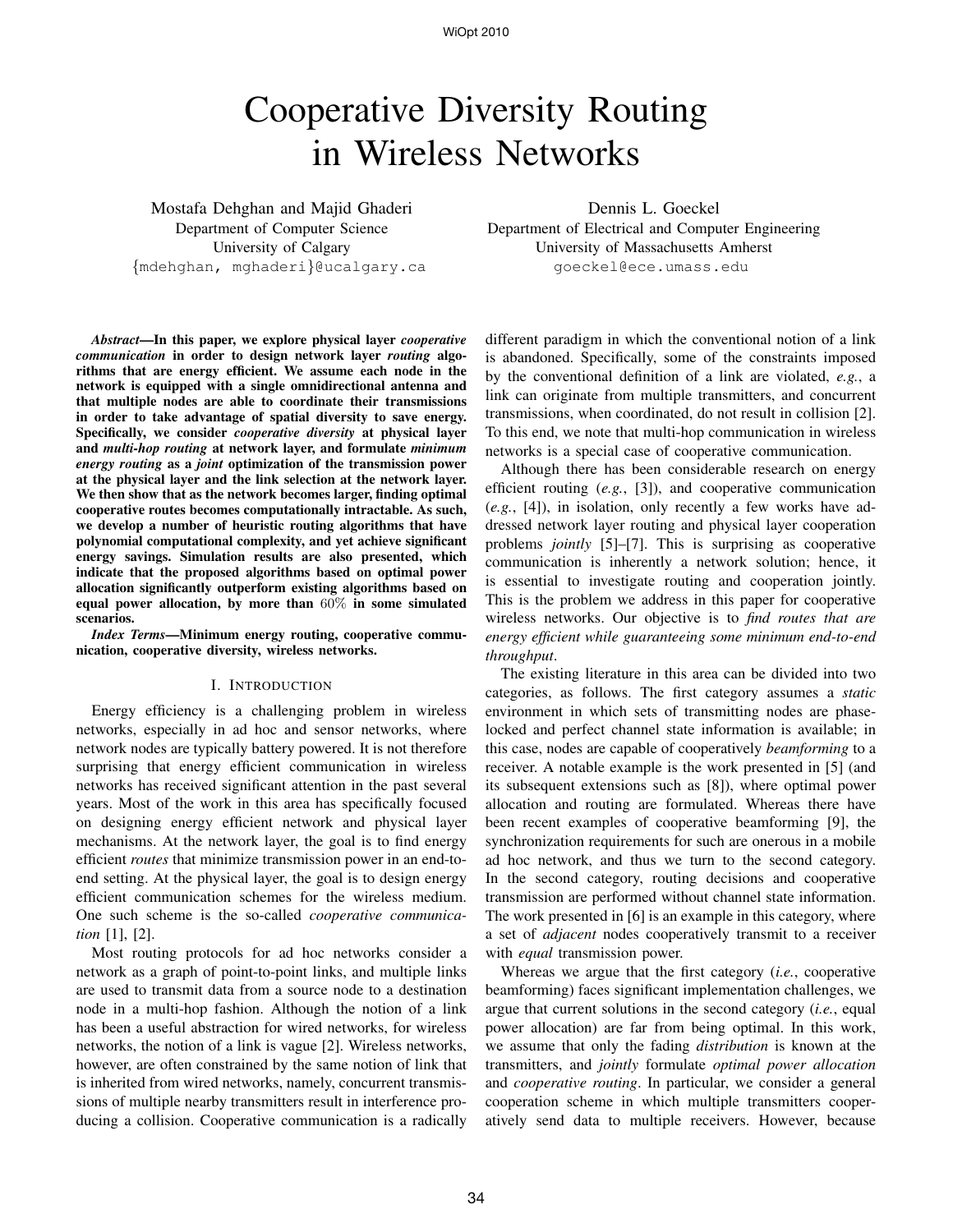of the inherent difficulties and inefficiency in performing distributed receiver cooperation, receivers individually receive and decode transmitted data. Receivers that are successful in such decoding can then join the transmitting set.

Our contributions can be summarized as follows:

- 1) We formulate energy optimal cooperative routing subject to constraints on individual node transmission power and achievable end-to-end throughput.
- 2) We formulate optimal power allocation for a cooperative link between a set of transmitters and a set of receivers assuming only statistical knowledge about the fading process.
- 3) We develop optimal and heuristic cooperative routing algorithms, and evaluate their performance using simulations.

The rest of this paper is organized as follows. In Section II, we describe the system model considered in this paper, and formulate cooperative link cost in terms of transmission power. Section III presents our formulation of optimal cooperative routing, and describes a few heuristic routing algorithms to avoid the complexity of optimal routing. Simulation results are presented in Section IV, where we compare the energy cost of different cooperative routing algorithms. Finally, our conclusions as well as future research directions are discussed in Section V.

#### II. SYSTEM MODEL

We consider a wireless network consisting of a set of nodes distributed randomly in an area, where each node has a single omnidirectional antenna. We assume that each node can adjust its transmission power and that multiple nodes can coordinate their transmissions at the physical layer to form a cooperative link. For the latter, recall that only rough packet synchronization is required [4].

# *A. Channel Model*

The channel between each pair of transmitting and receiving nodes is a time-slotted wireless channel. Consider a transmitting set  $T = \{t_1, \ldots, t_m\}$  and a receiving set  $R = \{r_1, \ldots, r_n\}$  forming a cooperative link. Let  $x_i[t]$  and  $y_j[t]$  denote transmitted and received signals in time-slot t at nodes  $t_i \in T$  and  $r_i \in R$ , respectively. Without loss of generality, we assume that  $x_i[t]$  has unit power and that transmitter  $t_i$  is able to control its power  $p_i[t]$  in arbitrarily small steps up to some limit  $P_{\text{max}}$ . Let  $\eta_i[t]$  denote the noise and other interferences received at  $r_j$ , where  $\eta_j[t]$  is assumed to be additive white Gaussian with power density  $P_{n_j}$ . For notational simplicity, we omit the time-slot index  $t$  throughout the paper. The model for the discrete-time received signal at each node  $r_j$  is then expressed as follows

$$
y_j = \sum_{t_i \in T} \sqrt{\frac{p_i}{d_{ij}^{\alpha}}} h_{ij} x_i + \eta_j,
$$
 (1)

where,  $d_{ij}$  is the distance between nodes  $t_i$  and  $r_j$ ,  $\alpha$  is the path-loss exponent,  $h_{ij}$  is the complex channel gain between  $t_i$ and  $r_j$  modeled as  $h_{ij} = |h_{ij}|e^{j\theta_{ij}}$ , where  $|h_{ij}|$  is the channel gain magnitude and  $\theta_{ij}$  is the phase. Using this model, the received power at node  $r_j$  is given by the following relation

$$
p_j = \sum_{t_i \in T} \left( \frac{|h_{ij}|^2}{d_{ij}^{\alpha}} \right) p_i.
$$
 (2)

Finally, every node has a limit on its maximum transmission power denoted by  $P_{\text{max}}$ .

# *B. Cooperation Model*

Per Section I, cooperation at a given stage consists of a collection of multiple-input single-output (MISO) links, where a set of transmitters T cooperatively send data to a set of receivers R. Since we do not consider receiver cooperation, each receiver has to individually receive and decode the data. We assume a non line-of-sight (LOS) environment, implying that  $|h_{ij}|$  has a Rayleigh distribution (which is widely used in literature [10]) with unit variance, *i.e.*,  $\mathbb{E} [ |h_{ij}|^2 ] = 1$ .

Let P denote the set of all *feasible* power allocation vectors **p**, where  $p_i$  is the power allocated to transmitter  $t_i \in T$ . We have

$$
\mathbf{P} = \{ \mathbf{p} | \mathbf{p}_i \le \mathbf{P}_{\text{max}} \},\tag{3}
$$

where,  $P_{\text{max}}$  is the maximum transmission power of a transmitter. Let  $\gamma_{ij}$  denote the Signal-to-Noise-Ratio (SNR) at receiver  $r_i \in R$  due to transmitter  $t_i \in T$ . It is obtained that

$$
\gamma_{ij} = \frac{1}{d_{ij}^{\alpha}} \frac{\mathbf{p}_i}{\mathbf{P}_{n_j}} |h_{ij}|^2, \tag{4}
$$

where,  $P_{n_j}$  is the noise power at receiver  $r_j$ . Since  $|h_{ij}|$  is Rayleigh distributed with unit variance,  $|h_{ij}|^2$  is exponentially distributed with mean 1. Consequently,  $\gamma_{ij}$  is exponentially distributed with mean

$$
\bar{\gamma}_{ij} = \frac{1}{d_{ij}^{\alpha}} \frac{\mathbf{p}_i}{\mathbf{P}_{n_j}}.
$$
\n(5)

Let  $\gamma_i$  denote the total SNR due to m transmitters at receiver  $r_i$ . We have

$$
\gamma_j = \sum_{i=1}^m \gamma_{ij},\tag{6}
$$

which is the summation of  $m$  independent and exponentially distributed random variables  $\gamma_{ij}$ . Then, the probability density function of  $\gamma_j$  denoted by  $f_{\gamma_j}(\cdot)$  can be expressed as

$$
f_{\gamma_j}(y) = \sum_{i=1}^m \frac{\Pi_{ij}}{\bar{\gamma}_{ij}} e^{-y/\bar{\gamma}_{ij}}, \tag{7}
$$

where,

$$
\Pi_{ij} = \prod_{\substack{k=1 \ k \neq i}}^m \frac{\bar{\gamma}_{ij}}{\bar{\gamma}_{ij} - \bar{\gamma}_{kj}}.
$$
\n(8)

To derive the above expressions, consider the case of having only two transmitters, *i.e.*,  $m = 2$ . We have  $\gamma_i = \gamma_{1i} + \gamma_{2i}$ . Therefore,

$$
f_{\gamma_j}(y) = f_{\gamma_{1j}} * f_{\gamma_{2j}}(y),
$$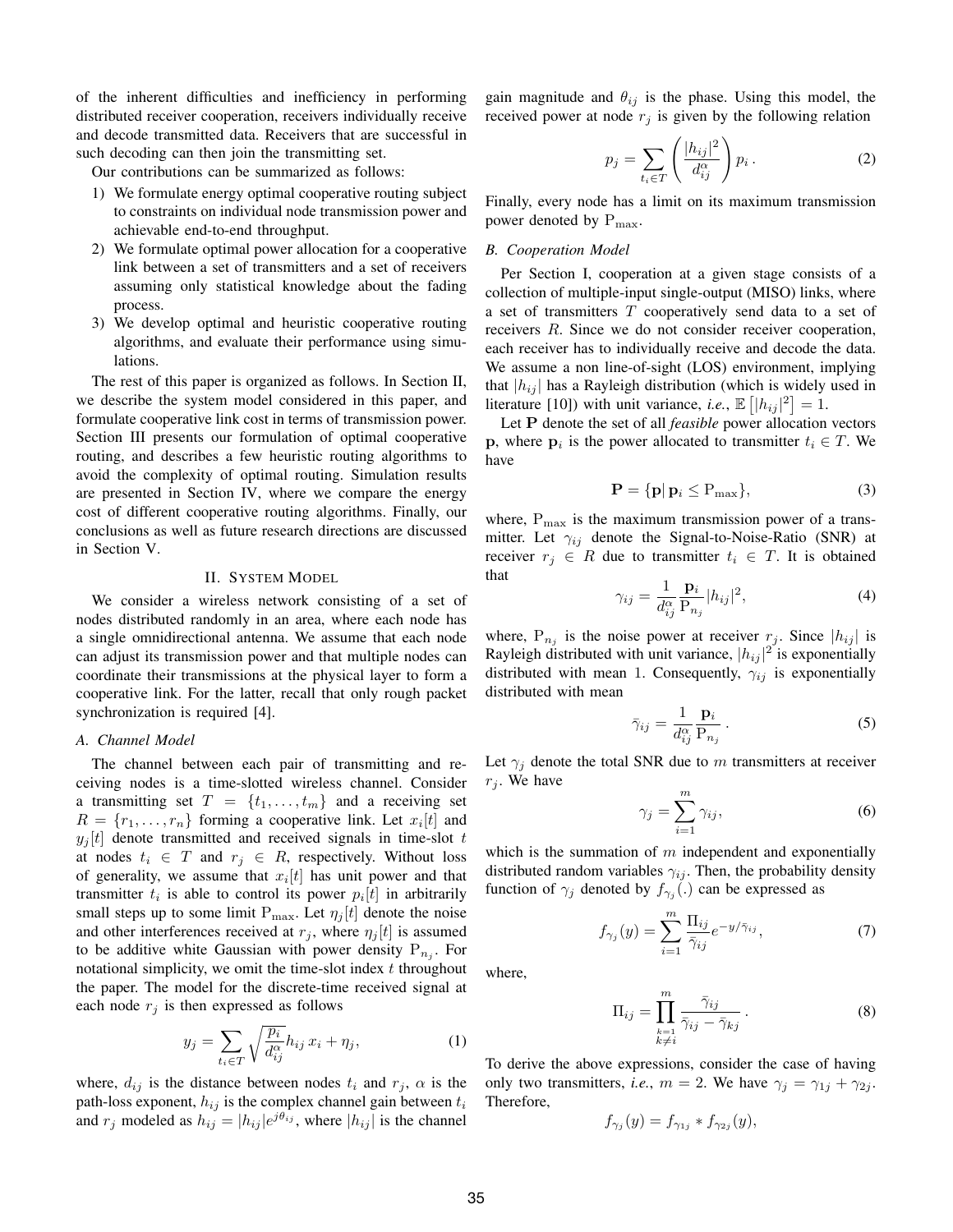which is the convolution of  $f_{\gamma_{1j}}$  and  $f_{\gamma_{2j}}$ . It is obtained that

$$
f_{\gamma_j}(y) = \frac{1}{\overline{\gamma}_{1j} - \overline{\gamma}_{2j}} \left( e^{-y/\overline{\gamma}_{1j}} - e^{-y/\overline{\gamma}_{2j}} \right),
$$
  
= 
$$
\frac{e^{-y/\overline{\gamma}_{1j}}}{\overline{\gamma}_{1j} - \overline{\gamma}_{2j}} + \frac{e^{-y/\overline{\gamma}_{2j}}}{\overline{\gamma}_{2j} - \overline{\gamma}_{1j}}.
$$

After computing  $f_{\gamma_j}(y)$  for a few values of m, the general form of (7) emerges. An alternative approach for deriving the distribution of the sum of independent exponential random variables based on hypoexponential distribution is presented in the Appendix.

The cooperative link from  $T$  to  $R$  consists of  $n$  MISO channels. For the MISO channel that reaches receiver  $r_j$ (referred to as MISO channel  $j$  throughout the paper), the instantaneous channel capacity under power allocation p is given by (see [10])

$$
c_j(\mathbf{p}) = \log_2\left(1 + \gamma_j\right). \tag{9}
$$

In our cooperation model, every transmitter  $t_i$  transmits data at rate  $\lambda$  that is fixed across the transmitters. Ideally, every receiver  $r_i$  should receive data at the rate  $\lambda$  as well. However, due to fading, the corresponding MISO channel may not be able to sustain the rate  $\lambda$  resulting in *outage*. Let  $\varphi_i(\mathbf{p}, \lambda)$ denote the probability that the MISO channel  $j$  is in outage for power allocation p and transmission rate  $\lambda$ . We obtain that:

$$
\wp_j(\mathbf{p}, \lambda) = \mathbb{P}\left\{c_j(\mathbf{p}) < \lambda\right\} \n= \mathbb{P}\left\{\gamma_j < 2^{\lambda} - 1\right\} .
$$
\n(10)

Let  $SNR_{\text{min}}$  denote the minimum SNR required to achieve rate  $\lambda$ , that is SNR<sub>min</sub> =  $2^{\lambda} - 1$ . Then,  $\wp_j(\mathbf{p}, \lambda)$  can be computed as follows:

$$
\wp_j(\mathbf{p}, \lambda) = \mathbb{P}\left\{\gamma_j < \text{SNR}_{\text{min}}\right\}
$$
\n
$$
= \int_0^{\text{SNR}_{\text{min}}} \sum_{i=1}^m \frac{\Pi_{ij}}{\bar{\gamma}_{ij}} e^{-y/\bar{\gamma}_{ij}} dy
$$
\n
$$
= \sum_{i=1}^m \Pi_{ij} (1 - e^{-\text{SNR}_{\text{min}}/\bar{\gamma}_{ij}}).
$$
\n(11)

#### *C. Routing Model*

A K-hop cooperative path  $\ell$  is a sequence of K cooperative links  $\{\ell_1, \ldots, \ell_K\}$ , where link  $\ell_k$  is formed between a set of transmitters  $T_k$  and a set of receivers  $R_k$  using cooperative transmission at the physical layer. The sequence of links  $\ell_k$ connects a source 's' to a destination 'd' in a loop-free path. Our objective is to find a path that minimizes end-toend transmission power to reach the destination subject to a constraint on the throughput<sup>1</sup> of the path. Let  $\mathcal{C}(T_k, R_k)$ denote the *cost* of link  $\ell_k$ , which is defined as the minimum transmission power to form cooperative link  $\ell_k$ , *i.e.*, the minimum total power to reach  $R_k$  from  $T_k$  in a singlehop cooperative transmission. The problem of energy efficient

<sup>1</sup>We define *throughput* as the long-term average error-free rate at which data is transmitted, aka *goodput*.

TABLE I NOTATION USED IN THE PAPER.

| <b>Notation</b>              | <b>Description</b>                                                                                         |
|------------------------------|------------------------------------------------------------------------------------------------------------|
| $P_{\text{max}}$             | Maximum transmission power.                                                                                |
| p                            | Power allocation vector.                                                                                   |
| $\mathbf{p}_i$               | Power allocated to transmitter $t_i$ .                                                                     |
| P                            | Set of all feasible power allocation vectors.                                                              |
| $d_{ij}$                     | Distance between nodes $t_i$ and $r_i$ .                                                                   |
| $h_{ij}$                     | Complex channel gain between $t_i$ and $r_i$ .                                                             |
| $\gamma_{ii}$                | Exponential random variable denoting SNR at receiver<br>$r_j$ due to transmitting node $t_i$ .             |
| $\bar{\gamma}_{ij}$          | Mean for random variable $\gamma_{ij}$ .                                                                   |
| $\gamma_j$                   | Hypoexponential random variable denoting SNR at<br>receiver $r_j$ .                                        |
| $\wp_i(\mathbf{p},\lambda)$  | Outage probability for power allocation p, and trans-<br>mission rate $\lambda$ at receiver $r_j$ .        |
| $\rho(\ell)$                 | End-to-end throughput of path $\ell$ .                                                                     |
| $\rho(\ell_k)$               | Throughput of link $\ell_k$ .                                                                              |
| $\rho_i(\mathbf{p},\lambda)$ | Throughput of MISO channel $j$ subject to power<br>allocation <b>p</b> , and transmission rate $\lambda$ . |
| $\mathcal{C}(T,R)$           | Transmission cost for the cooperative link $\ell_{TR}$ .                                                   |
| $\mathcal{R}(T,R)$           | Remaining cost of reaching the destination, if $R$ is<br>chosen as the receiving set.                      |
| $\mathcal{P}(T)$             | Total transmission cost to reach the destination from<br>transmitting set $T$ .                            |

routing can be formulated as follows

$$
\min_{\ell} \sum_{\ell_k \in \ell} C(T_k, R_k)
$$
  
s.t.  $\rho(\ell) \ge \rho_0$ , (12)

where,  $\rho(\ell)$  is the end-to-end throughput of path  $\ell$ , and  $\rho_0$  is a target throughput. Let  $\rho(\ell_k)$  denote the throughput of link  $\ell_k \in \ell$  (note the slight abuse of the notation). Then  $\rho(\ell)$  can be expressed as

$$
\rho(\ell) = \min_{\ell_k \in \ell} \rho(\ell_k). \tag{13}
$$

Since throughput is an increasing function of the transmission power, a necessary condition for minimizing power over a path  $\ell$  is given by  $\rho(\ell_k) = \rho_0$ , for all  $\ell_k \in \ell$ , *i.e.*, all links should just achieve the minimum throughput  $\rho_0$ .

For the future references, Table I summarizes the notation that is used throughout this paper. Some notations will be precisely defined in the next sections, where we discuss different aspects of our routing algorithm.

## III. COOPERATIVE ROUTE SELECTION

In this section, we first formulate the transmission cost for cooperative communication between two sets of nodes. We then develop optimal and heuristic algorithms to find energy efficient cooperative routes in an arbitrary wireless network.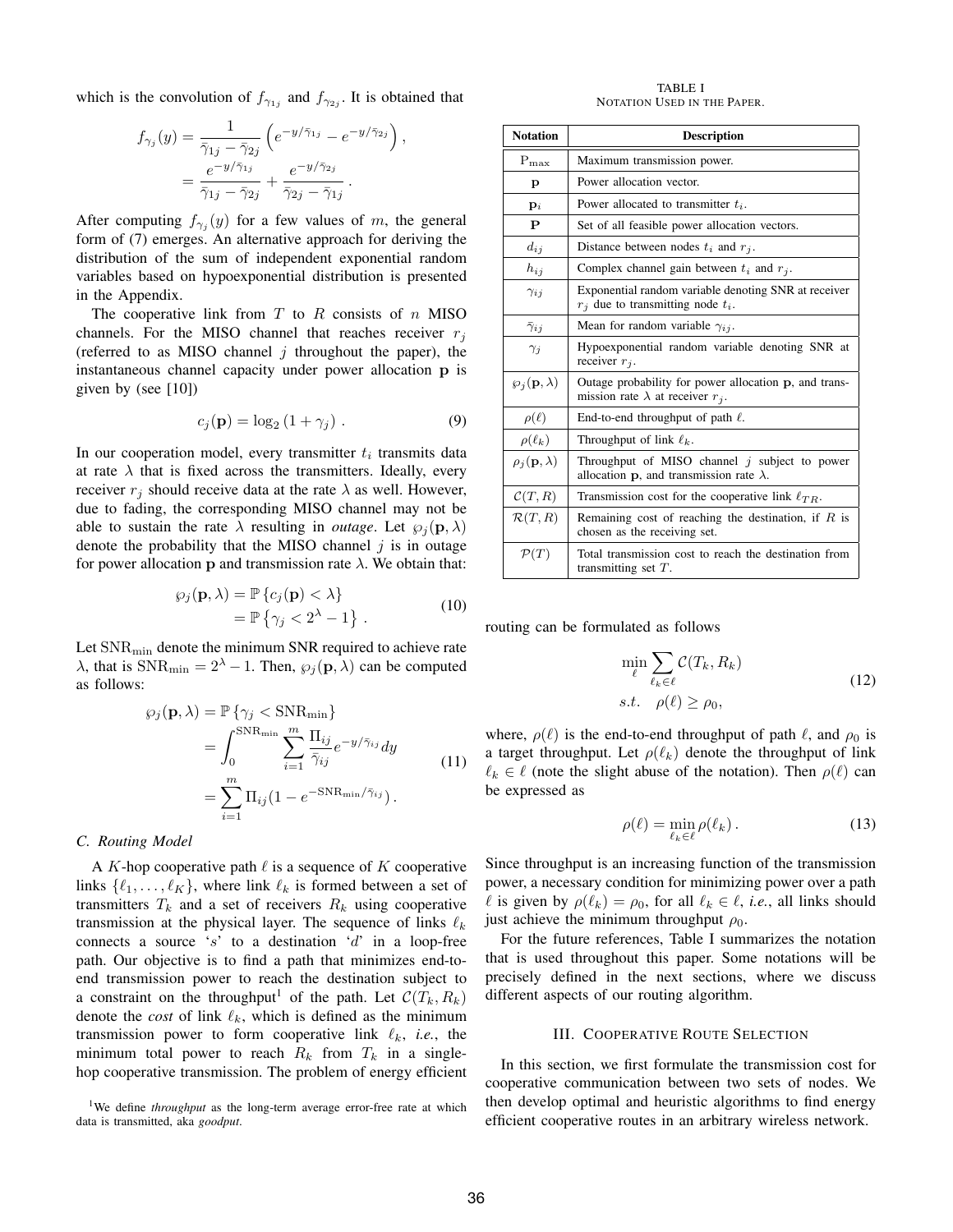#### *A. Link Cost Formulation*

Consider a cooperative link  $\ell_{TR}$  that is formed between the transmitting set  $T = \{t_1, \ldots, t_m\}$  and the receiving set  $R = \{r_1, \ldots, r_n\}$ . Such a link is composed of n MISO channels corresponding to the  $n$  receivers. Recall that we defined  $\mathcal{C}(T, R)$  as the minimum transmission power to form a cooperative link between  $T$  and  $R$ . Our objective here is to compute  $\mathcal{C}(T, R)$  subject to a target throughput  $\rho_0$  over the corresponding cooperative link  $\ell_{TR}$ .

Let  $\rho_i(\mathbf{p}, \lambda)$  denote the throughput of MISO channel j subject to power allocation p and transmission rate  $\lambda$ . We obtain that

$$
\rho_j(\mathbf{p}, \lambda) = \lambda (1 - \wp_j(\mathbf{p}, \lambda)). \tag{14}
$$

It is clear now that different MISO channels can support different throughputs. In theory, *multiple description coding* [11] can be used to allow receivers to receive data at potentially different rates, hence achieving different throughputs over different MISO channels. However, in this work, for the ease of exposition, we restrict the discussion to the case where all receivers receive the same data at the same rate, and leave the exploration of different receiving rates to a future work. In this case, the transmission rate  $\lambda$  is chosen so that the slowest channel can achieve the throughput  $\rho_0$ . Therefore, for a given **p** and  $\lambda$ , the link throughput  $\rho(\ell_{TR})$  is given by

$$
\rho(\ell_{TR}) = \min_{r_j \in R} \rho_j(\mathbf{p}, \lambda).
$$
 (15)

Therefore, the link cost  $C(T, R)$  for the *cooperative link*  $\ell_{TR}$ is formulated as the following optimization problem:

$$
\mathcal{C}(T,R) = \min_{\mathbf{p} \in \mathbf{P}} \sum_{t_i \in T} \mathbf{p}_i
$$
  
s.t.  $\exists \lambda > 0 : \min_{r_j \in R} \rho_j(\mathbf{p}, \lambda) = \rho_0$ . (16)

This optimization problem can be solved numerically, as shown in Section IV. Let  $p_{TR}^*$  and  $\lambda_{TR}^*$  denote, respectively, the optimal power allocation vector and transmission rate computed in (16).

# *B. Optimal Link Selection*

At each step of routing (corresponding to a *hop*), the routing algorithm should choose  $R$  from all the nodes that have not received the data yet so that the end-to-end power consumption is minimized. To this end, we design a routing algorithm that generalizes the classical Bellman-Ford algorithm to handle a set of receivers as opposed to a single receiver. Let  $\mathcal{P}(T)$  denote the total transmission power to reach the destination from transmitting set  $T$  using multi-hop cooperative transmissions. Then,  $R$  is implicitly given by the following optimization problem

$$
\mathcal{P}(T) = \min_{R \subseteq \overline{T}} \left\{ \mathcal{C}(T, R) + \mathcal{R}(T, R) \right\},\tag{17}
$$

where,  $\mathcal{R}(T, R)$  denotes the remaining cost of reaching the destination if R is chosen as the receiving set, and  $\overline{T}$  denotes the set of potential receivers, *i.e.*, nodes that are not in T. After the transmission, every  $r_j \in R$  that is not in outage will be added to the transmitting set for the next hop. Therefore, we obtain that

$$
\mathcal{R}(T,R) = \sum_{R_{\text{out}} \subseteq R} \left[ \mathcal{P}(T \cup \overline{R}_{\text{out}} | R_{\text{out}} \text{ in outage}) \times \mathbb{P} \{R_{\text{out}} \text{ in outage}\} \right]
$$
  
= 
$$
\sum_{R_{\text{out}} \subseteq R} \left[ \mathcal{P}(T \cup \overline{R}_{\text{out}}) \times \prod_{r_j \in R_{\text{out}}} \wp_j(\mathbf{p}_{TR}^*, \lambda_{TR}^*) \times \prod_{r_i \in \overline{R}_{\text{out}}} (1 - \wp_i(\mathbf{p}_{TR}^*, \lambda_{TR}^*)) \right],
$$
 (18)

where,  $R_{\text{out}}$  denotes the set of receivers that are in outage, and  $R_{\text{out}} = R \setminus R_{\text{out}}$ , *i.e.*, the set of receivers that are not in outage.

#### *C. Cooperative Routing Algorithm*

An iterative implementation of the routing algorithm works in rounds. Let  $h$  denote the round number, and augment all routing related variables with  $h$ , *e.g.*,  $\mathcal{P}^h(T)$  denotes the routing cost from  $T$  to the destination in round  $h$ . Routing variables are updated in each round as follows

$$
\mathcal{P}^{h+1}(T) = \min_{R \subseteq \overline{T}} \left\{ \mathcal{C}(T,R) + \mathcal{R}^h(T,R) \right\},\qquad(19)
$$

where,  $\mathcal{R}^{h}(T, R)$  is computed based on  $\mathcal{P}^{h}(T)$  using (18). The algorithm terminates when

$$
\mathcal{P}^{h+1}(T) = \mathcal{P}^h(T), \quad \text{for all } T \subseteq \mathcal{N}, \tag{20}
$$

where,  $N$  is the set of all network nodes. Initially, the only potential transmitter is the source node, *i.e.*,  $T = \{s\}$ . To initialize the routing variables, we take

$$
\mathcal{P}^0(T) = \infty, \quad \text{for all } T \subseteq \mathcal{N} \tag{21}
$$

$$
\mathcal{P}^h(T) = 0, \quad \text{if } d \in T \text{ for all } T \subseteq \mathcal{N} \tag{22}
$$

where, 'd' denotes the destination node.

#### *D. Heuristic Cooperative Routing*

Ideally, in each step of the routing algorithm, we should identify a *set* of receivers, *i.e.*, R, and then solve the power allocation problem (formulated in (16)) simultaneously for all the receivers. Such an approach however is computationally expensive. Solving the minimization problem (19), in each round of the algorithm, involves enumeration of  $O(2^N)$  subsets (where,  $N = |\mathcal{N}|$ ). There are  $O(2^N)$  sets T in the network as well, and hence,  $O(2^N)$  rounds for the algorithm to converge (see the convergence condition in (20)). However, if we restrict R to sets of size  $K_1$  then the complexity of each round is reduced to solving the power allocation problem for  $O(N^{K_1})$  subsets. Similarly, if we restrict T to subsets of size  $K_2$ , then the number of rounds is reduced to  $O(N^{K_2})$ . Thus, the routing complexity will become polynomial in the network size  $N$  for the restricted transmitter/receiver case.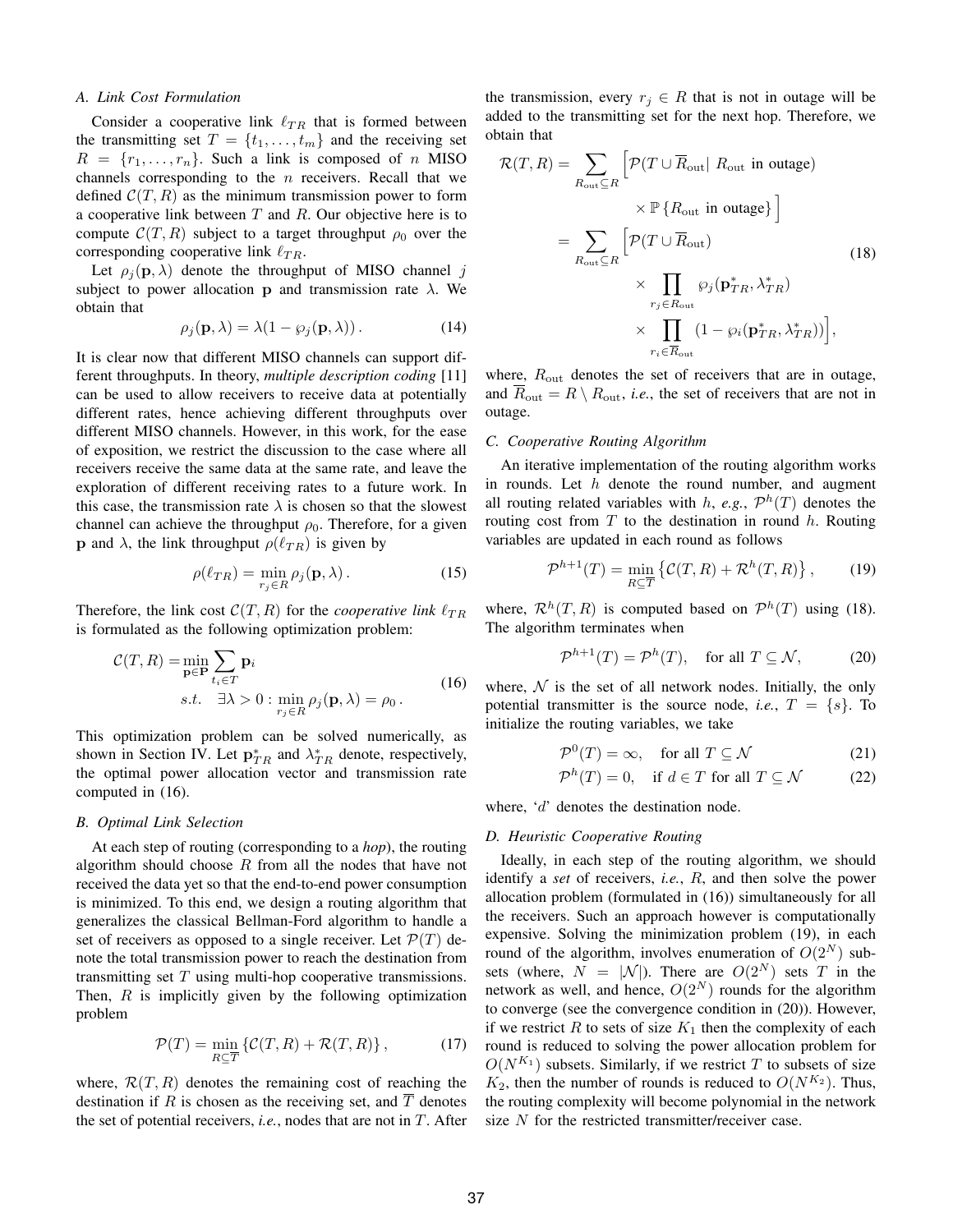In this subsection, we propose a number of heuristic algorithms that while having a lower computational complexity compared to the optimal routing algorithm, still achieve significant energy savings, as will be shown in Section IV.

1) Cooperation Along the Shortest Path (CASP)

In every step of the cooperative routing, the next node along the *non-cooperative shortest path* is selected as the receiving node. After the transmission, if the receiving node is not in outage, it will be added to the transmitting set for the next step of the routing.

2) Opportunistic Cooperation Along the Shortest Path (CASPO)

This algorithm is similar to CASP with the addition of *overhearing*. After the transmission to the next node along the shortest non-cooperative path, all the nodes that are not in outage will be added to the transmitting set for the next step of the routing.

3) K-Transmitter Cooperation Along the Shortest Path (KT-CASPO)

This algorithm is a variation of CASPO, in which the transmitting set consists of only the closest  $K$  transmitters to the receiver.

4) K-Receiver Cooperation Along the Shortest Path (KR-CASPO)

The number of receivers at each step of routing is limited to K nodes. The K nodes consist of the next node on the non-cooperative shortest path together with the  $(K-1)$ nearest neighbors of that node.

5)  $K$ -Receiver Optimal Cooperation  $(K$ -OPT)

In every step of the routing algorithm, the optimal receiving set of size  $K$  or smaller is selected. The routes computed using this approach are not necessarily optimal as the receiving set is limited to  $K$ -node or smaller subsets only. Comparing 1-OPT against CASP, however, provides some insight about the optimaility/efficiency of the wildly used cooperation along the shortest noncooperative path algorithms (for example, see [5] and [7]).

# IV. PERFORMANCE EVALUATION

We have simulated the routing algorithms discussed in the previous section to evaluate their performance numerically in some sample networks. In the following subsections, we present our simulation results and compare the performance of different algorithms in terms of energy consumption.

# *A. Simulation Parameters*

We simulate a wireless network, in which nodes are deployed uniformly at random. The network coverage forms a square of area  $D \times D$ , and node density is set to 2, *i.e.*, there are  $N = 2D^2$  nodes in the network. We choose two nodes s and d located at the lower left and the upper right corners of the network, respectively, and find cooperative and non-cooperative routes from  $s$  to  $d$ . We then compute the total amount of energy consumed on each route using different routing algorithms. For simulation purposes, we take



Fig. 1. Energy cost of different routing algorithms.

 $P_{\text{max}} = 1$ ,  $\alpha = 2$  and  $P_{n_i} = 1$  for every node j. In the implementation of all the algorithms, a fixed throughput  $\rho_0 = 0.2$  has been considered so that the only measure for comparison is the energy consumption. The total energy consumption for each case is obtained by averaging over 20 simulation runs with different seeds.

In the simulations, in addition to the algorithms described in Section III, we implement the following algorithms:

1) Optimal Non-Cooperative Routing (ONCR)

This is the least-cost non-cooperative route computed using Dijkstra's algorithm.

2) Distributed Spatio-Temporal Cooperation (DSTC) This is the equal power allocation cooperative routing algorithm proposed in [6].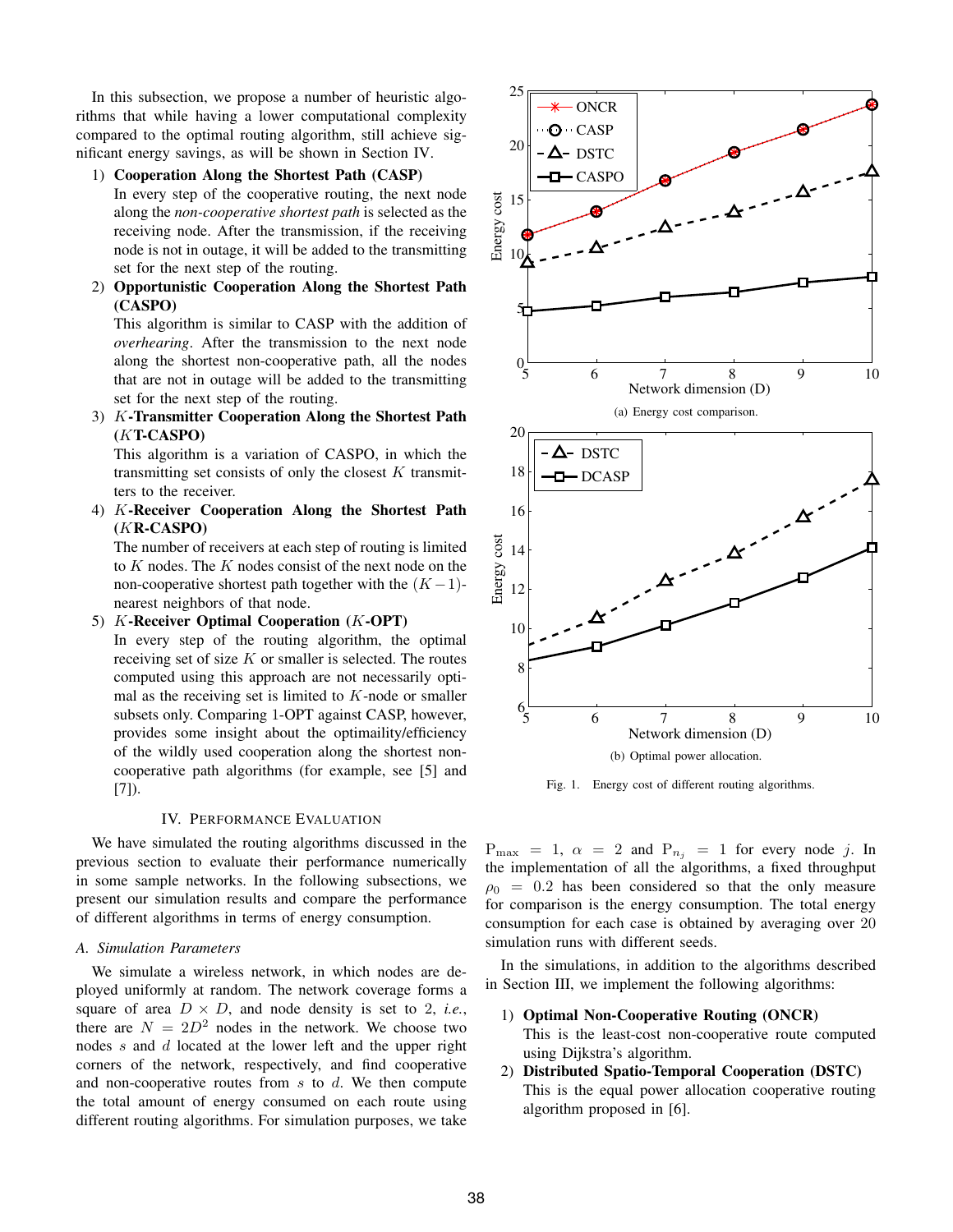

#### *B. Simulation Results*

In this subsection, we present our simulation results and study the impact of different network parameters on the performance of the proposed cooperative routing algorithm.

*1) Optimal Power Allocation:* Fig. 1(a) summarizes the main result of this paper, which shows that optimal power allocation combined with opportunistic route selection, as done in CASPO, achieve significant energy savings, outperforming equal power allocation (*i.e.*, DSTC) by more than 60%. We also observe that CASP, surprisingly, performs just like the non-cooperative algorithm. The reason is that, in simulated topologies, the distance between the successive transmitters is so large that essentially power is allocated only to the transmitter that is closest to the next node along the shortest path, *i.e.*, no gain is obtained from transmitter diversity.

To isolate the effect of power allocation and compare

optimal and equal power allocation schemes, we have implemented a modified version of the CASP algorithm called *Distributed CASP (DCASP)*. In DCASP, transmitting and receiving sets are chosen according to DSTC, but the transmission power is allocated optimally using (16). Fig. 1(b) compares the performance of DCASP and DSTC. It is observed that DCASP achieves about 20% energy savings compared to DSTC, in the simulated scenarios, indicating that equal power allocation (*e.g.*, [6] and [12]) is *not* able to fully exploit cooperative diversity.

*2) Effect of Path-Loss:* The effect of *path-loss* exponent (α) on energy cost of different routing algorithms is presented in Figs. 2(a) and 2(b). Although path-loss affects the energy cost of different algorithms, the overall performance behavior does not change with respect to  $\alpha$ . Specifically, CASPO achieves the lowest energy cost among the simulated algorithms.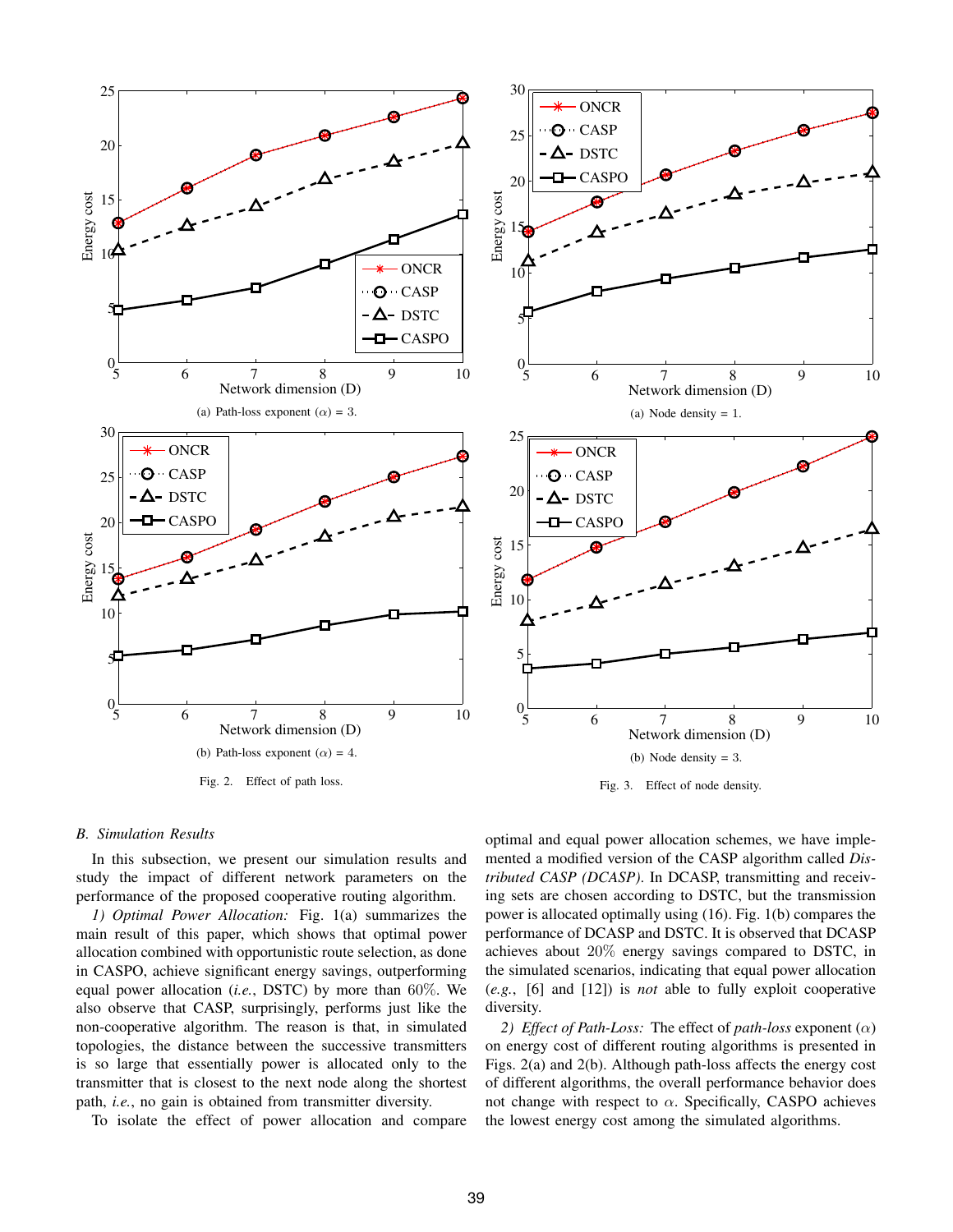

Fig. 4. Effect of transmission power  $(P_{\text{max}})$ .

Fig. 5. Effect of path throughput  $(\rho_0)$ .

*3) Effect of Node Density:* Fig. 3 shows the impact of *node density* on performance of different algorithms. All other parameters remain the same as in Fig. 1(a), except for  $P_{\text{max}}$  which was set to 1.5 in Fig. 3(a) to ensure network connectivity (lower node density requires higher transmission energy to form a connected network). We observe a consistent performance similar to what was observed in Fig. 1(a).

*4) Effect of Transmission Power:* In order to see the effect of transmission power  $P_{\text{max}}$  on energy cost, we set  $\rho_0 = 0.2$ , and simulate different values of  $P_{\text{max}}$ . Results are shown in Figs. 4(a) and 4(b) for  $P_{\text{max}} = 2$  and  $P_{\text{max}} = 3$ , respectively. Although the energy cost changes with changing  $P_{\text{max}}$ , the relative energy cost behavior across different algorithms does not change.

5) *Effect of Path Throughput:* We fix  $P_{\text{max}}$  at  $P_{\text{max}} = 2$ and run the simulations with different values for  $\rho_0$ . Results from the simulations are shown in Figs.  $5(a)$  and  $5(b)$  for  $\rho_0 = 0.1$  and  $\rho_0 = 0.4$ , respectively. We observe that the results under varying path throughput  $\rho_0$  remain consistent with the results presented in Fig. 1(a).

As can be seen, the results are consistent with Fig. 1(a). In particular, CASPO significantly outperforms the other algorithms.

*6) Optimal Cooperative Path:* Cooperation along the shortest non-cooperative path is a widely used strategy for cooperative routing (CASP is an example). However, as our optimal routing formulation in Section III shows, the optimal cooperative route is not necessarily aligned with the noncooperative route. The proposed 1-OPT algorithm provides a baseline to compare optimal and non-optimal cooperative routes, where the receiving set is limited to a single node (to avoid prohibitive simulation time). Fig. 6 shows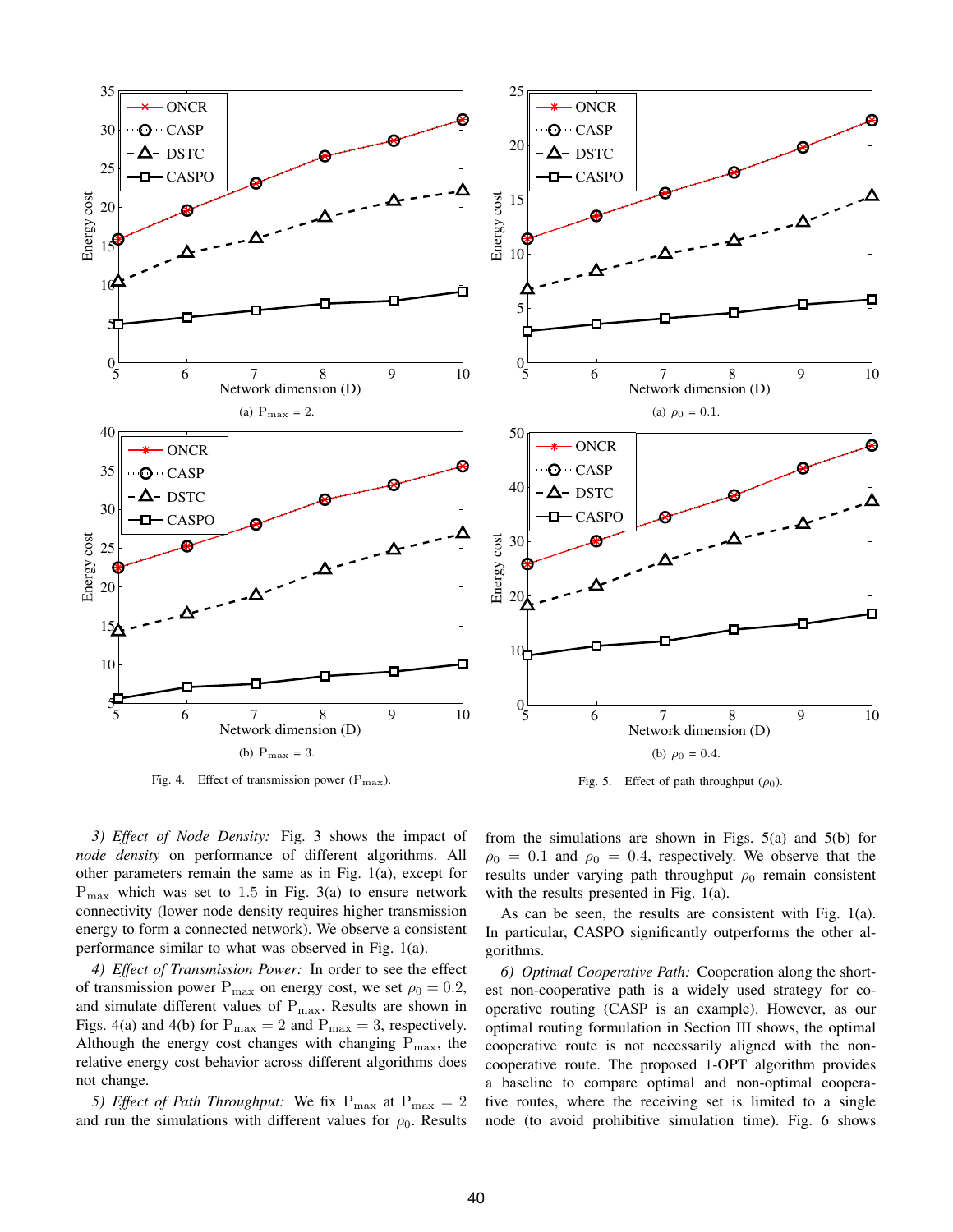

Fig. 6. Optimal versus heuristic cooperative routes.

a small network topology along with the cooperative routes  $(s, 2, 3, 5, d)$  and  $(s, 1, 2, 4, 5, 6, d)$  computed by CASP and 1-OPT respectively. In this example, 1-OPT achieves about 12% energy savings compared to CASP.

*7) Limited Cooperation:* Fig. 7 shows the performance of limited cooperative algorithms KT-CASPO and KR-CASPO for different values of  $K$ . It is observed from Fig. 7(a) that 6T-CASPO *(i.e.*, limiting the transmitting set to  $K = 6$  nodes) achieves almost the same performance as CASPO, which uses unlimited transmitting sets. Similarly, Fig. 7(b) shows how energy cost changes as different receiving set sizes are used. In particular, only  $K = 3$  receivers are sufficient to harness most of the gain of receiver diversity in KR-CASPO algorithm. These results can be used to find the appropriate size of transmitting and receiving sets in order to design efficient heuristic routing algorithms, as discussed earlier.

# V. CONCLUSION

In this paper, we explored cooperative diversity at the physical layer in order to develop energy efficient cooperative routing algorithms for wireless networks. Our network and routing models are appreciably general in that they subsume models considered by other researchers (*e.g.*, [5], [6]) such as single-input-single-output, single-input-multiple-output, and multiple-input-single-output models. We formulated the optimal routing problem and developed several heuristic routing algorithms that find energy efficient cooperative routes in polynomial time. Using simulations, we showed that the proposed algorithms are able to find energy efficient routes, and achieve significant energy savings compared to existing routing algorithms.

We emphasize that while this work provides useful tools and insights for designing energy-efficient cooperative routing algorithms, several issues remain to be addressed toward having a comprehensive cooperative routing algorithm:



Fig. 7. Limited cooperation algorithms.

# • Distributed Implementation and Protocol Design

By limiting the transmitting and receiving sets to neighboring nodes, a distributed routing algorithm can be designed. However, any implementation of the algorithm requires a protocol to form the transmitting and receiving clusters and determine the power allocation in a distributed manner. In particular, we did not discuss in this paper how to decide the power allocation in a distributed manner once the transmitting and receiving sets are chosen. A simple heuristic power allocation algorithm is to allocate power *equally* in the direction of each receiver. When transmitters and receivers are limited to neighboring nodes, this heuristic might provide a good approximation as channel gains are approximately similar in this case.